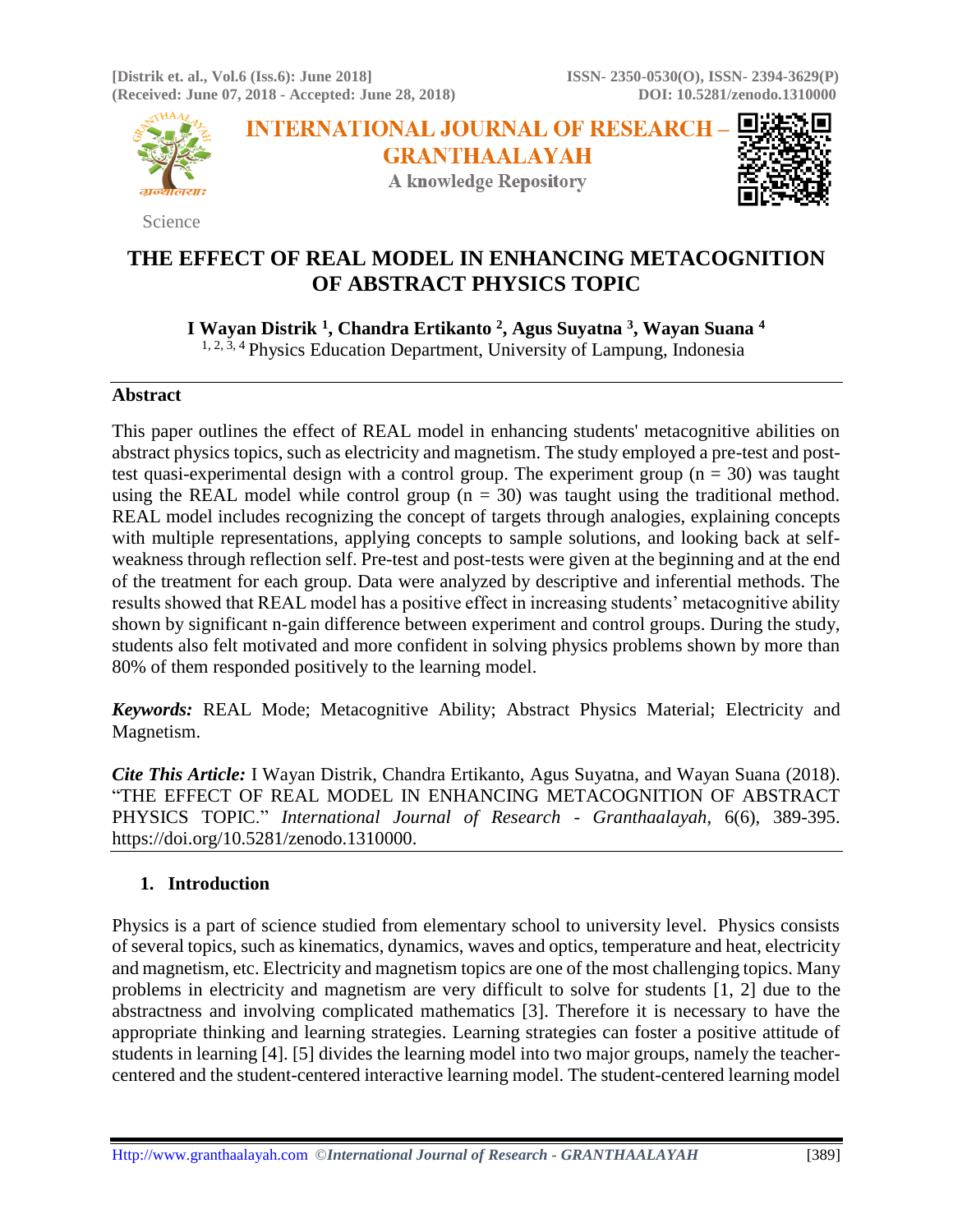is an active learning model, which actively involves the students in learning through the process of observing, questioning, experimenting, analyzing, and communicating the results of learning.

The REAL learning model is a student-centered learning model, which is a multiplerepresentation-based learning model consisting of four phases: Recognizing the concept of targets through analogies, explaining concepts with multiple representations, applying concepts to sample solutions, and looking back at self-weakness through reflection self [6]. The REAL learning model is designed in accordance with the mandate of Indonesian Constitution no. 20 of 2003 concerning National Education System, which is further elaborated in Government Regulation no. 19 of 2005 on the National Standard of Education and Regulation of Minister of Education and Culture no. 65 of 2013 on Process Standard in which the learning process is held interactively, inspiring, fun, challenging, and motivate learners to participate actively and provide space for learners to creativity according to their talents and interests. REAL learning model in the first step is recognizing the concept through analogies. Using analogies in initial knowledge is intended to generate new conceptual insights on difficult and abstract materials. Learning by analogy can be convenience to students, learning activity becomes more interesting [7]. Analogy is a process of equalizing between two different concepts which is very appropriate to be applied in abstract materials so that the difficult materials will become easily understood by learners [8, 9]. Learning with analogy strategy can help students to improve understanding and awareness of metacognition [10].

The second step of REAL model is explaining the concept with multiple representations. In this step, students conduct experiments, observations, or reviewing some literature to explain targeted concepts with multiple representations (verbal, virtual, and symbolic). Explaining concepts with multiple representations can overcome cognitive limitations [11], so as to improve the ability to think about cognition (metacognition).

The third step, solving the problem following the example of the solution, means the students do the activities of planning, monitoring, and evaluating what they have been done. The more problems that can be solved correctly, the more students' metacognitive skills increase. The final step of REAL is to look back at the self-strengths and weaknesses through self-reflection. Selfreflection can help students perform analysis and interpretation [12, 13], so as to increase students' metacognitive ability. Self-questioning, such as the already known and the unknown concepts is the attempt to improve the metacognitive skills. The REAL model is very practical and effectively applied in student worksheets to enhance conceptual understanding and problem solving [14].

Based on the above explanation, this research focuses on applying REAL model to enhance students' metacognitive ability. Furthermore, this recent research also conducted to explore student's response to REAL model in learning electricity and magnetism topics in the course of Introductory Physics II. To investigate the effectiveness of REAL model on metacognition ability and student's response to REAL model, this study was focused to answer two research questions: 1) what is REAL model effective in enhancing metacognition capabilities demonstrated by the difference in n-gain metacognition capability between the experimental and control classes? 2) What is student's response to the REAL model in learning electricity and magnetism topic.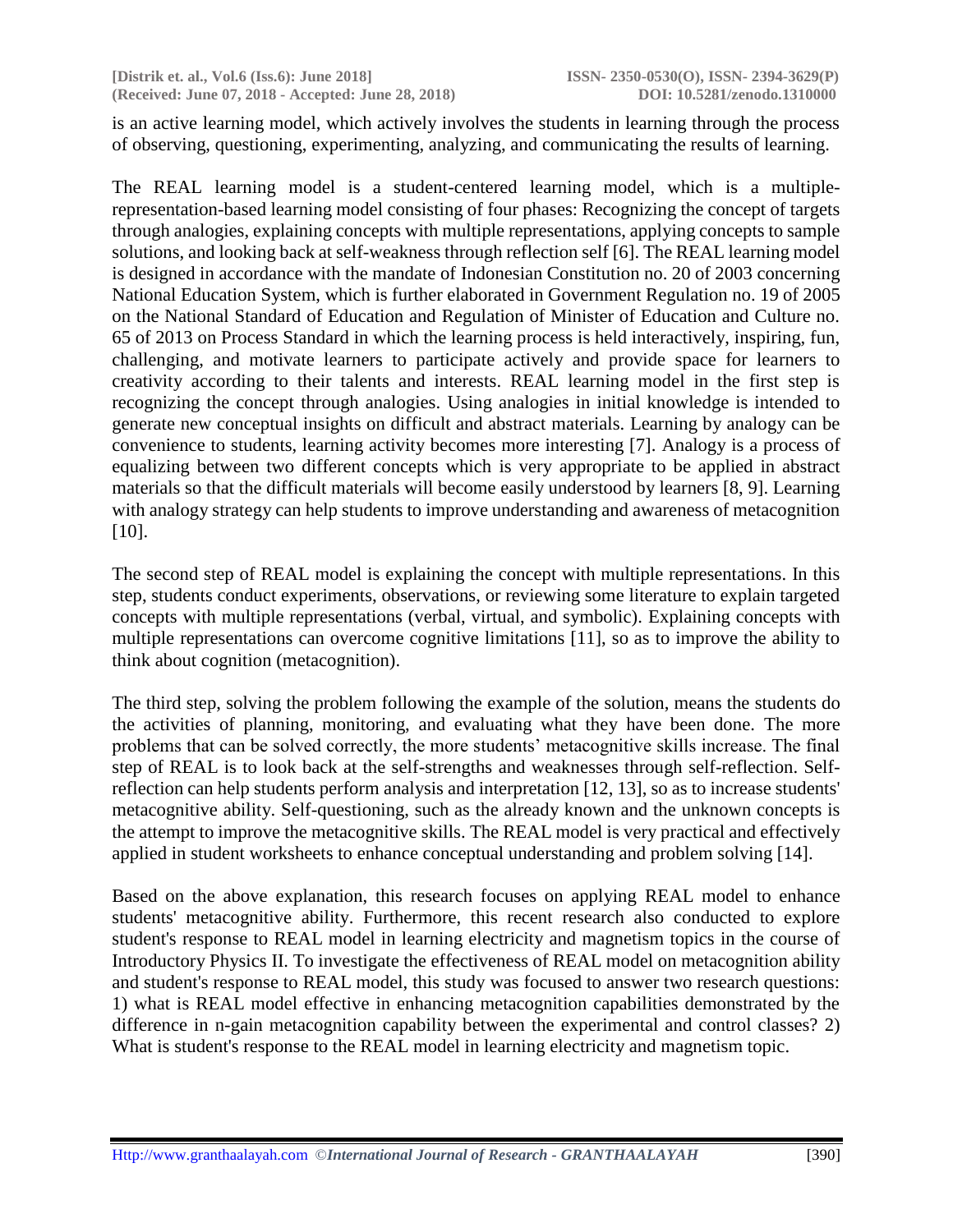# **2. Method**

## **2.1. Research Design**

This study used a quasi-experimental pre-test-post-test control group design (Figure 1). This research was conducted in the Even Semester Academic Year of 2016-2017 at the University of Lampung, one of the state universities in Indonesia. The number of samples in this study was 60 students enrolling in Introductory Physics II and was divided into 2 classes, class A and class B. Class A was randomly selected as an experiment group taught by REAL model and class B as a control group taught by traditional model.

|  | U |
|--|---|
|  |   |

 $0 =$  Pretes-Postes,  $X_1 =$  REAL Model  $X_2$  = Traditional Model, R = Perception questionnaire Figure 1: Research Design

# **2.2. Data Collection**

The instrument to measure students' metacognitive ability about electricity and magnetism was adapted from a test developed by [15]. The instrument consisting of seven indicators (namely: declarative, procedural, conditional, prediction, planning, monitoring, and evaluation) has three subtopics; electrostatics, electrodynamics, and magnetism. Each subtopic consists of seven questions, with 21 questions in total. The questions are in the form of multiple choice with explanations and essay questions. The test was administered before and after treatments in both the experiment and control groups. On the other hand, the data of students' perception toward REAL learning model was collected through a questionnaire. The questionnaire contains about freedom in interaction, feelings of pleasure, ease in understanding the form of representation.

# **2.3. Data Analysis Data**

Data collected in this study were analyzed descriptively and inferentially. Descriptive analysis was performed through transcripts and categorized as low, medium, and high levels. Inferential analysis was implemented using independent sample t-test to test the difference of the score of ngain of metacognitive ability between experiment and control group. The gain score is calculated by reducing the post-test by pre-test scores [16]. The average n-gain can be categorized as:  $\langle g \rangle$ high, if  $\langle$ g $>$  0.70;  $\langle$ g $>$  is, if 0.30  $\langle$  $\langle$ g $>$  0.70; and  $\langle$ g $>$  low, if  $\langle$ g $>$  0.30 [17]. Independent sample t-test was analyzed using SPSS v.22 program. Student's response to REAL learning model was analyzed into positive and negative responses. The positive response indicated when more than 50% of students liked the model and they did not find difficulties in learning physics materials.

## **3. Results**

Before presenting research results of experimental and control groups, groups similarity were checked by conducting independent t-test between experimental and control groups. Independent t-test result was derived  $p > 0.05$  as shown in Table 1. It indicated that there were no significant difference between students' initial metacognition ability.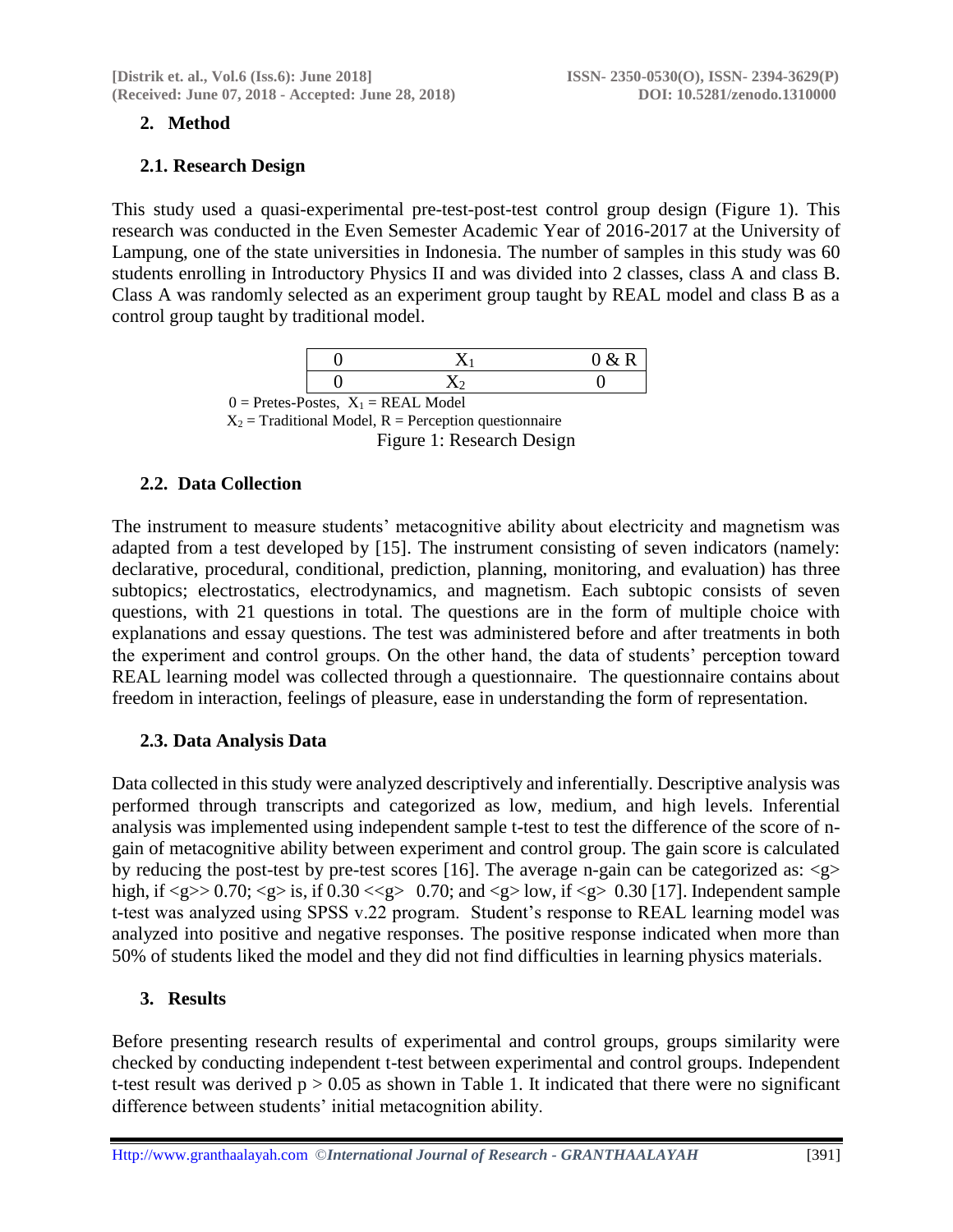| <b>Pretest type</b> | Group        | <b>Descriptive Statistics</b> |  |      | <b>Independent t-test</b> |  |         |
|---------------------|--------------|-------------------------------|--|------|---------------------------|--|---------|
|                     |              |                               |  |      |                           |  |         |
| Metacognition       | Experimental |                               |  | 4.67 |                           |  | $.265*$ |
| ability             | Control      |                               |  | 4.19 |                           |  |         |

Table 1: Descriptive statistics and independent t-test on initial group differences

\* Difference is not statistically significant,  $p > 0.05$ 

#### **Metacognitive Ability**

Results of pre-test, post-test, and n-gain of metacognitive ability of experiment and control groups are illustrated in Figure 2.



Figure 2: The average of pretest, posttest, and n-gain of metacognition ability

The results of independent sample t-test n-gain score of metacognition ability between experimental and control groups are shown in Table 2.

|              | <b>Descriptive Statistics</b> |                |      | Independent t-test |    |  |  |
|--------------|-------------------------------|----------------|------|--------------------|----|--|--|
| Group        |                               | N-gain $(\% )$ |      |                    | df |  |  |
| Experimental |                               | 18.6           | 7.46 |                    |    |  |  |
| Control      |                               | 6.56           |      |                    |    |  |  |

Table 2: Descriptive statistics and independent sample t-test results of metacognition n-gain

\* Difference is statistically significant,  $p < 0.05$ 

Table 2 highlights that the average n-gains of experiment and control groups are 48,6 and 26,56, respectively. Since  $p < 0.05$ , it indicates that there is a significant difference between the experiment and control groups.

The data of students' perception toward REAL model were collected in the end of the learning process. All students in experiment group gave response to REAL model. The results of students' responses are presented in Table 3.

| <b>Perception</b> | % students |
|-------------------|------------|
| Positive          | 85.72      |
| Negative          | 4.28       |

| Table 3: Students' perceptions toward REAL model |  |  |  |
|--------------------------------------------------|--|--|--|
|--------------------------------------------------|--|--|--|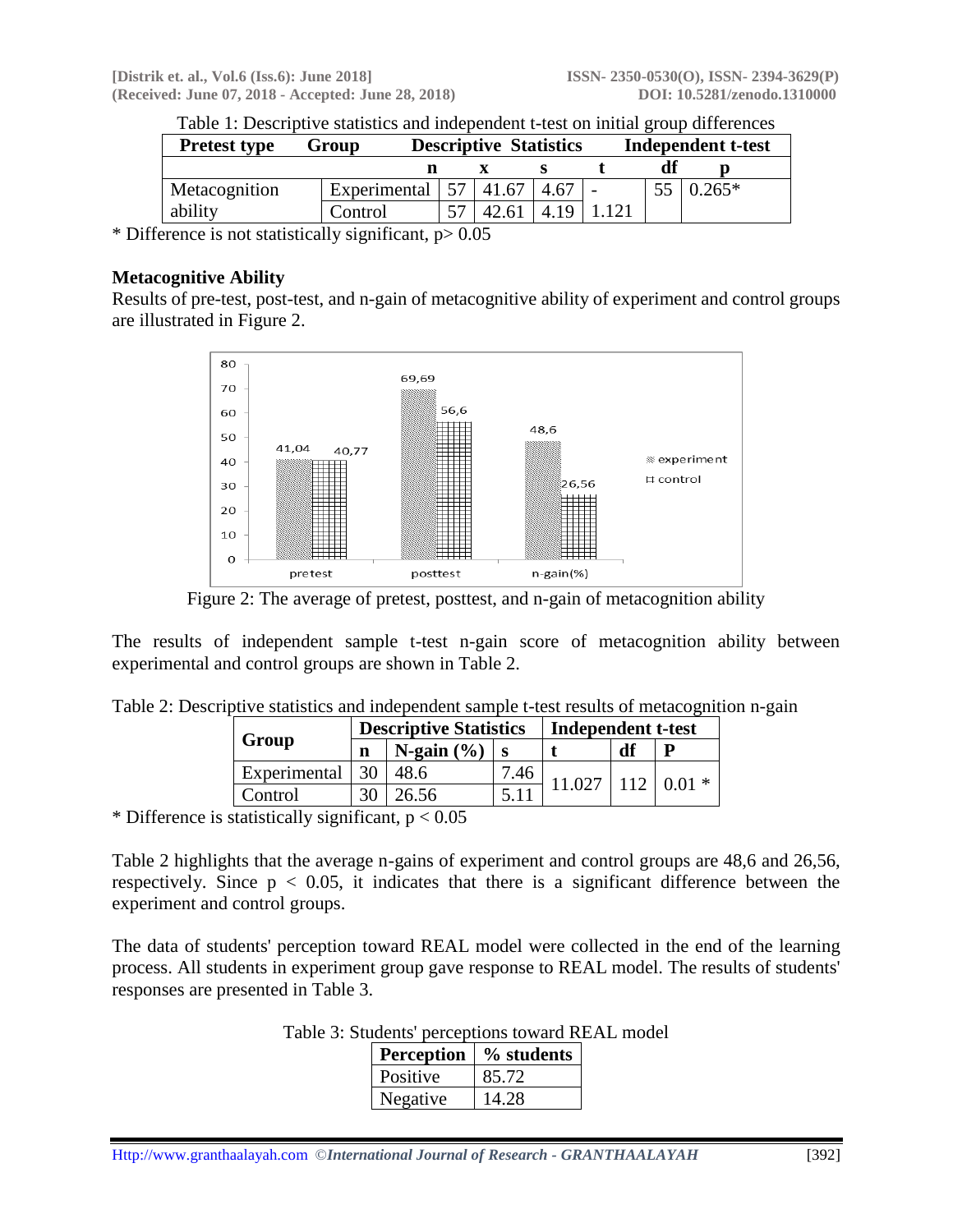### **4. Discussion**

The results of study (Table 2) showed that the n-gain of metacognitive ability of experiment group was significantly different from the n-gain of control group. It indicates that REAL model is effective in improving students' metacognitive ability. Improvement of the ability of metacognition in electricity and magnetism topic is influenced by the implementation of REAL model. REAL model is able to rise thinking skills of students through learning activities, such as identifying a new concept through analogy, and making connections between target concept and the analogy. Learning by using analogy make students able to elaborate symbols or formulas with a visual analogy. These results reinforce the findings of [18], that the use of analogies helps students in critical thinking and improves the students' long-term memory regarding concepts they had learned. Learning with analogy allows students to remember the concepts that are similar to the concept being studied. Students figure out a similar concept, and recognize the differences and similarities between these two concepts. This means that they plan, evaluate, and monitor the equality of two associated concepts. The step of recognizing concept through analogy is a strategy to improve metacognitive skills, as stated by [13], that the use of prior knowledge that already owned is a strategy of metacognition.

Explaining the concept of using multiple representations can help students obtain additional information in other forms, such as verbal forms, images, and symbolic, so as to improve the process of thinking about thinking. These results reinforce the notion [11] which states that the learning environment with multiple representations can support the process of cognition, limits the interpretation that may occur, and motivate students to build understanding. Representation may also help to integrate new ideas, to construct an understanding of, and displays support concept. This opinion is supported by [19], which is to increase the knowledge of students' metacognition, can be done through declarative knowledge, ie to integrate new ideas with existing knowledge and construct an understanding. Declarative knowledge can be in the form of facts, generalizations, private events, and personal attitudes are organized into theories and personal events [20].

The syntax of applying the concept of following the example of the solution can guide students to apply concepts to problem-solving. Students represent a problem in concrete representation in the form of images, symbols, graphics, as well as in verbal form, display the formulas to be used, and resolve the issue with the correct procedure. Furthermore, interpreting and validating based on the results obtained. Syntax applying the concept following the example of a form scaffolding solutions to students, if the problems facing the problems that are in the zone of potential development, students difficult to solve such problems, it is necessary scaffolding, as an example of a solution. This syntax would allow the student is able to recognize whether the matter can be resolved properly or not, if the student is not sure or not able to resolve the problem, students can use the example of a solution that is in textbooks or worksheets. The REAL learning model through an example solution trains students on the skills plan includes sorting stages performed in solving problems, the application of a certain strategy, so that a complicated problem be easy. Evaluating skills, can be done by assessing the suitability of the procedures used to solving problems, and making conclusions are troubleshooting steps that can improve the ability of metacognition. Syntax 3 can help students improve their knowledge of metacognition (procedural and conditional) and metacognition skills (prediction, planning, monitoring, and evaluation).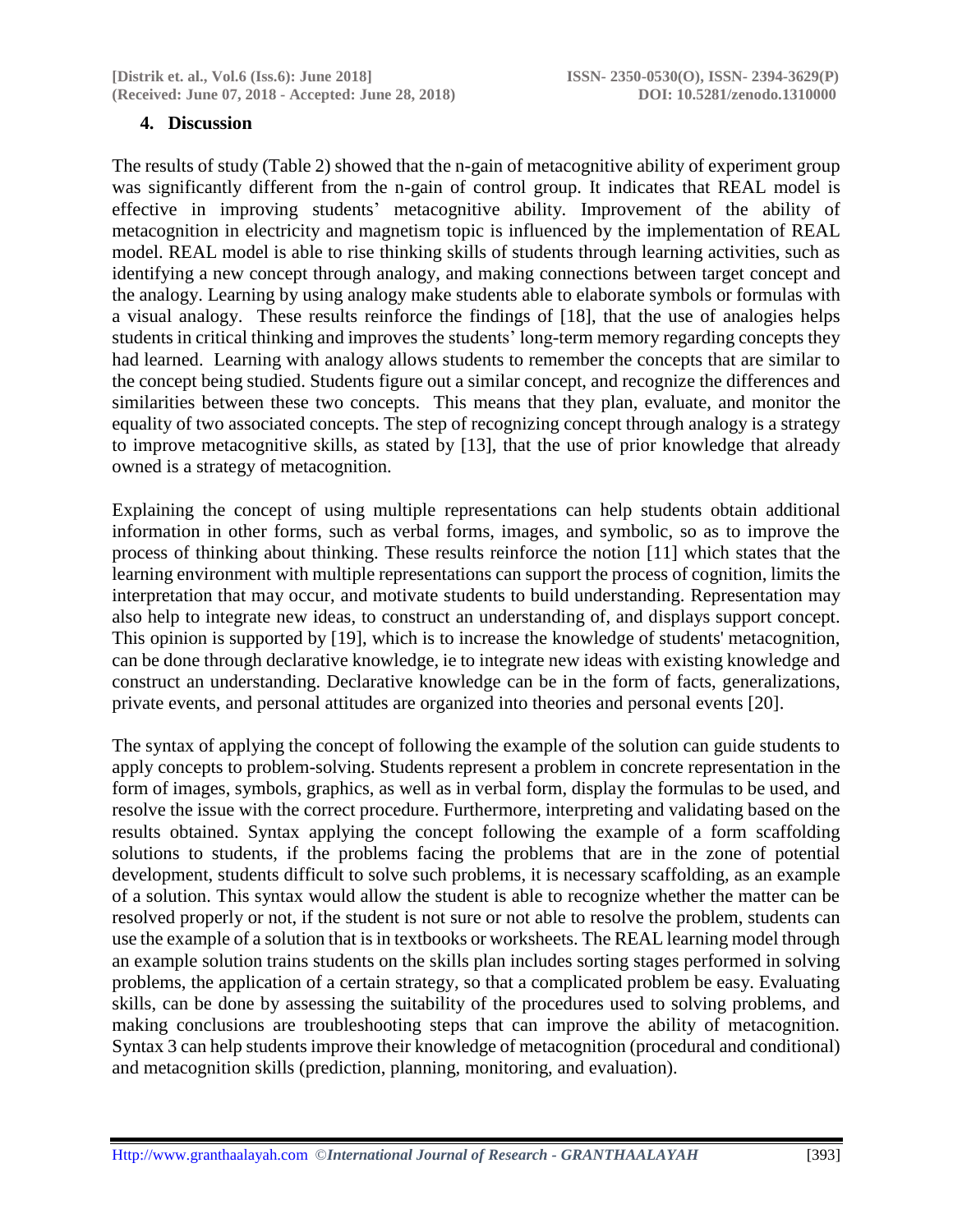**[Distrik et. al., Vol.6 (Iss.6): June 2018] ISSN- 2350-0530(O), ISSN- 2394-3629(P) (Received: June 07, 2018 - Accepted: June 28, 2018) DOI: 10.5281/zenodo.1310000**

In the last syntax, looking back all the learning activities through self-reflection, lecturer gave questions about what has been done or is being done by the students. Reflection in the research is done by showing one group to present its findings or opinion of the group through presentation, expression and criticizing his opinion. Reflections were assessing something in some way or contemplate yourself about something. The activities carried out in reflection, ie reading the questions well, retrieving information, plan, analyze concepts, make predictions, and monitoring. Reflection associated with metacognition skills, namely planning, predicting, monitoring, and evaluating. These results were confirmed by [21] who said that the activities of reflection includes explaining, analyzing, and evaluating thoughts, assumptions, beliefs basic theory and action, such as prospective reflective, selective reflection and retrospective reflection. Self-reflection plays an important role in developing insights and thinking process. This opinion is supported by [22], which stated that self-reflection is an important strategy to improve the development of insight, enhance cognitive awareness, promote critical thinking, and cause personal transformation. In learning the students feel motivated and easier in understanding abstract concepts that are shown by students' positive responses to the model (Table 3). Over 80% of students stated that the REAL model with analogy, multiple representation, examples and solutions, and reflection strategies can help them to understand and solve problems in static electricity, dynamic electricity and magnetism.

### **5. Conclusion**

Based on independent sample t-test of n-gain of metacognitive ability between experiment and control group, it is obtained that  $p < 0.05$ , which means that n-gain of students taught by REAL model is significantly higher than students taught by traditional model. These results indicate that the REAL model has a significant effect on increasing the metacognitive skills of students in learning electricity and magnetism topics. The application of REAL model enables students to ask questions actively, perform observations and experiment, do analysis, and communicate, in accordance with the learning process set by the Regulation of Minister of Education and Culture No. 65 of 2013. During the learning activity, the abstract concepts become clearer and easier to understand, as indicated by the students' positive perception toward their learning guided by REAL model. However, the REAL model was only applied to a limited topic. Therefore, future research needs to be carried out on the other abstract physics materials.

#### **Acknowledgment**

The authors would like to thank the Institute of Research and Community Service of the University of Lampung which has given financial support to this research.

#### **References**

- [1] Demirci, N. (2006). Students Conceptual Knoledge about Electrocity and Magnetsm and its Implications: An Example of Turkish University. *Science Education International, 17*(1), 49-64.
- [2] Luangrath, P., Pettersson, S., & Benckert, S. (2011). On the use of two versions of the force concept inventory to test conceptual understanding of mechanics in Lao PDR. *Eurasia Journal of Mathematics, Science and Technology Education*, *7*(2), 103–114.
- [3] Mur, J., Zaragoza, M. L., Usón, A., Letosa, J., Samplón, M., & Artal, S. J. (2004). Teaching Electricity and Magnetism in electrical engineering curriculum: applied methods and trends. *International Conference on Engineering Education*, *50018*, 1–11,